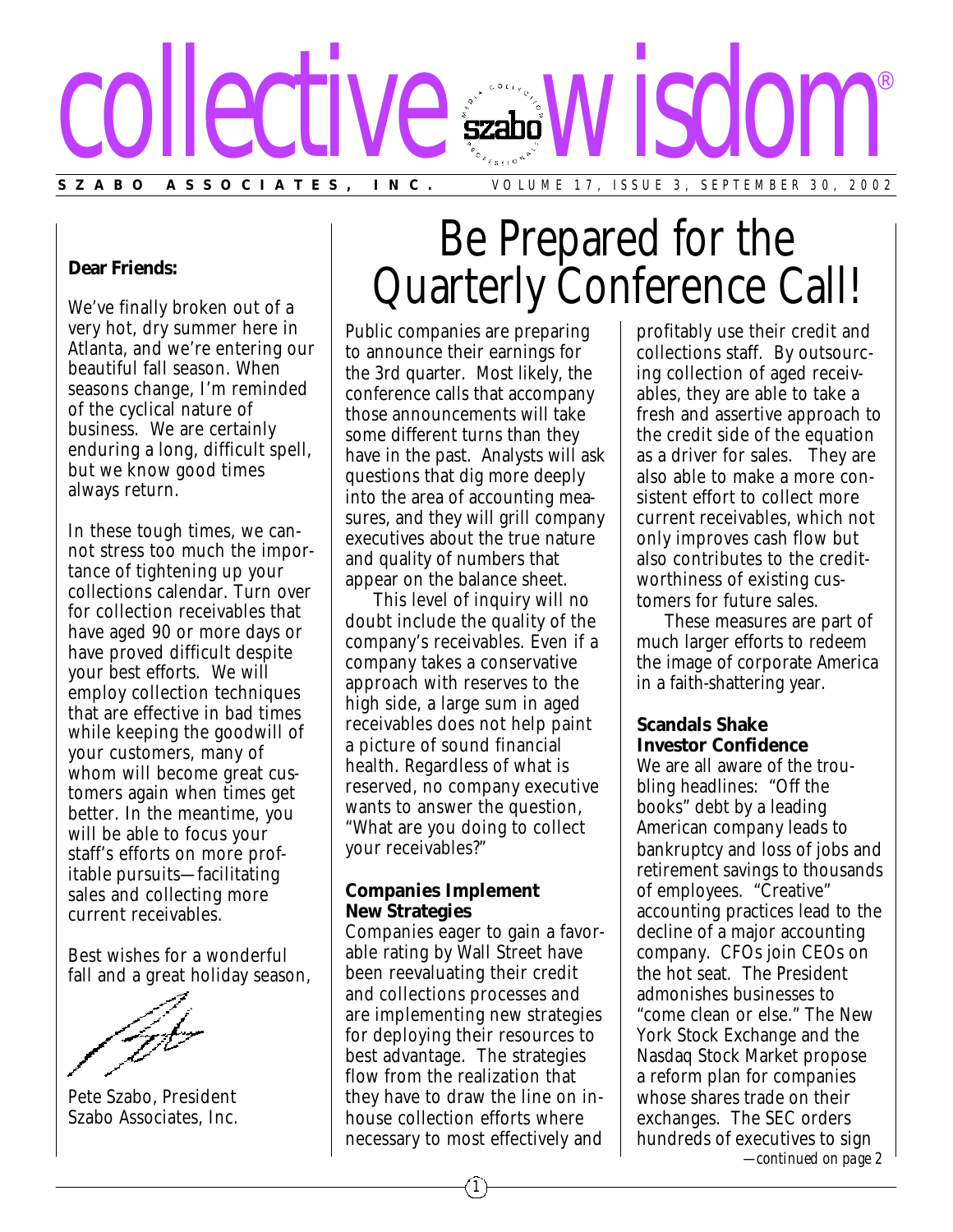# *Be Prepared —*

*—continued from page 1*

oaths attesting to the truthfulness of their books.

In the wake of corporate scandals and subsequent headline-grabbing events, the U.S. government and American businesses have been scrambling to restore investor confidence.

## **Government and Businesses Respond**

The Sarbanes-Oxley Act of 2002, the Corporate Governance-Accounting Oversight Bill designed to combat corporate fraud, won overwhelming approval in both the House (423-3) and the Senate (99-0). The new law adds criminal penalties and prison terms for corporate fraud and document shredding, imposes restrictions on accounting firms that do consulting work for corporations whose books they audit, requires top company executives to vouch personally for the accuracy of their companies' reports, imposes new rules for financial analysts designed to prevent conflicts of interest, and establishes an independent board—with power to subpoena—to oversee the accounting industry.

As of August 29th, top officers of public companies must swear not only that new filings they submit are accurate but also that their companies have adequate internal controls and reviews to ensure that the executives receive accurate information. One of the most significant aspects of the new law is that a company's audit committee, not its executives, must now hire and fire auditors, a requirement intended to ensure that auditors have

no conflicts of interest. Audit committees are also now required to monitor a company's internal controls.

Even prior to this new legislation, it became clear that the climate was already changing in company boardrooms across the country. With falling stock prices and legislative reforms looming, many companies were acknowledging that some of their past practices, while legal and consistent with "generally accepted accounting principles" (GAAP), would no longer be acceptable.

# **EBITDA Numbers Undergo Scrutiny**

For many years, banks and investment banks have used "EBITDA" (earnings before interest, taxes, depreciation and amortization) in valuing companies for sale or determining how much debt it can comfortably assume. Generally, this approach makes sense because some industries by their nature carry a lot of debt due to capital expenditures. Others have significant intangible assets, such as licenses and goodwill.

Beginning in the late '80s, however, some companies began emphasizing EBITDA measures in public communications to investors, asserting that these measures offered a more accurate picture of their financial health than traditional net income. For almost all, profits appeared larger than they would have appeared using GAAP measures. Additionally and unfortunately, some companies used the alternative measures to purposely avoid disclosing information that might lead analysts and investors to devalue their stock. Companies that paid too much for an acquisition, invested capital imprudently, or assumed an excessive amount of debt could

hide their injudicious activities and mislead investors with EBITDA numbers.

As a consequence, EBITDA numbers have now come under wide suspicion in the investment community and companies are placing a new emphasis in public communications on traditional and unambiguous GAAP measures. They are closely scrutinizing routine practices regarding the way some dollars are booked which, though not in defiance of the law, may not provide the transparency that has always been required but is expected to an even greater degree in today's environment.

## **CEOs Allocate Resources**

Company officers, whose ignorance of wrong numbers in their companies is, by oath, now inexcusable, are devoting more attention and corporate resources to getting the numbers right. Many corporate governance experts foresee the creation of new intra-company infrastructures to ensure that the numbers are correct. A chief executive of one large entertainment corporation has had personal discussions with division heads and even required them to sign letters attesting to the truthfulness of their division's numbers.

And, while company officers are making fervent efforts to ensure that their numbers are accurate and truly representative of their companies' financial health, they also want those numbers to be attractive to long-term investors. For many that means they must reduce their debt.

### **Credit Managers Play Critical Role** This kind of pressure from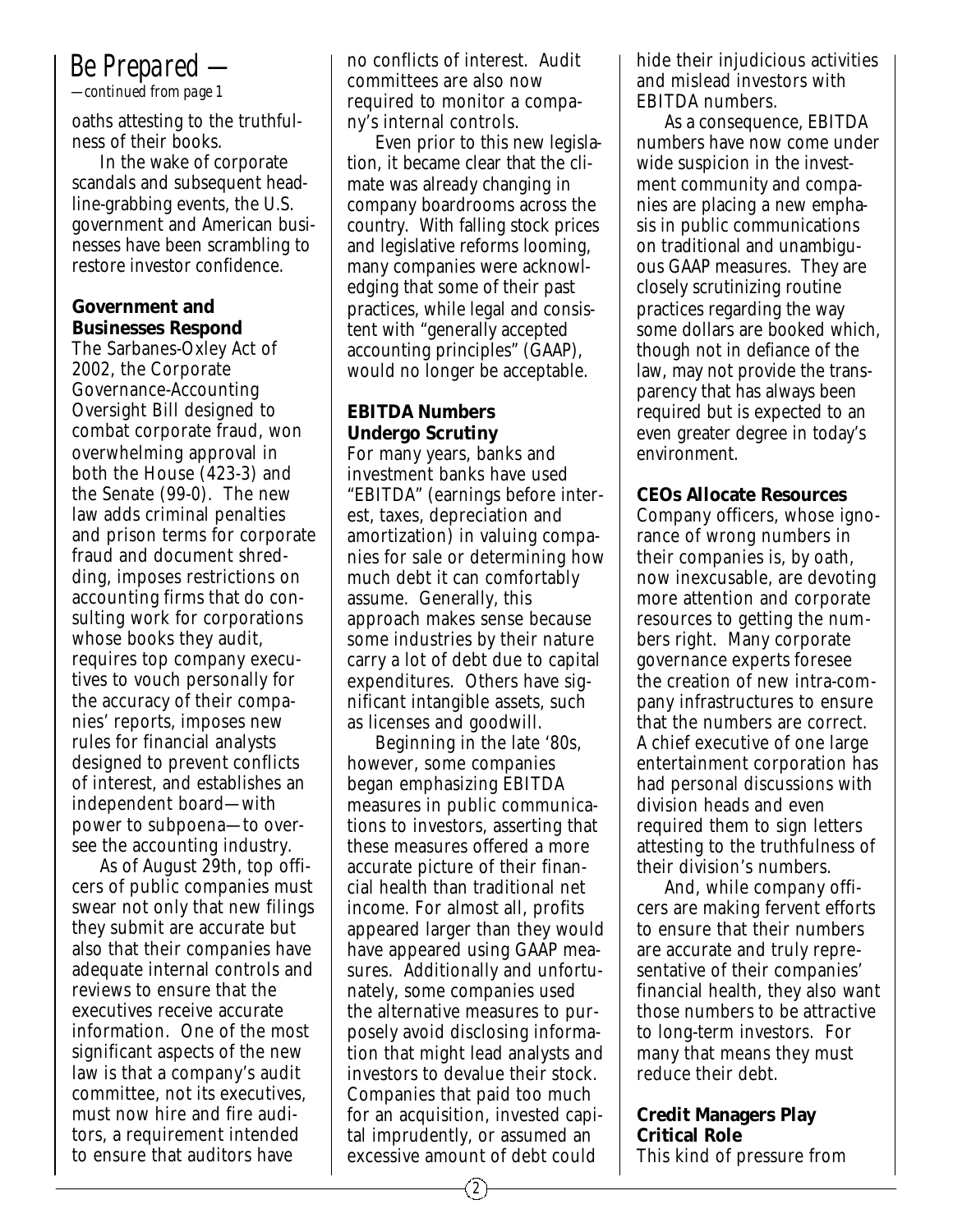above will, no doubt, work its way down to credit managers. The credit manager's responsibility for maintaining quality receivables in his or her organization and assisting sales in their efforts to make deals happen will become more important than ever. Receivables that have aged to the point of little or no chance of collection will attract a higher degree of scrutiny by controllers and division heads mandated to present a true financial picture of their organizations and to help make that picture attractive.

Now is the time to take proactive measures to help improve your company's bottom line. Beef up your efforts to improve communication and cooperation with the sales department to meet organizational goals. Recognize the pressure on sales staff to make aggressive efforts to bring in advertising dollars, but also expect sales to understand

credit's responsibility for risk management and receivables collection.

Make sure procedures are in place to accommodate borderline customers, such as cash or partial cash in advance, weekly credit extension, placement on a watch list, personal guarantees, etc.

Review your collections procedures to ensure that they are effective and implemented on a strict schedule. The chance of collecting a six-month receivable is about 57%, and the chance of collecting a one-year aged receivable is a mere 29%. Having a substantial amount of dollars in these categories of receivables may be unacceptable to division heads challenged to present an honest and favorable report to top executives.

This may also be a time that your business department resources are stretched beyond their ability to maintain the high level of quality expected for your receivables. If your staff



WINDNA, THAT +380<sup>100</sup> YOUR EX-BOYFRIEND BERNIE OWES YOU IS WHAT WE CALL AN'AGED RECEIVABLE.' UNFIRTUNATELY, HONEY, UNLIKE FINE WINE BUT JUST LIKE BERNIE, THE LONGER IT HANGS ARDUND, THE MORE SOUR AND GOOD-FOR NOTHING IT GETS!"

# **Calendar of Events**

**October 5-9** Advertising Media Credit Executives Association Annual Conference Tampa, Florida ♦

**December** Szabo Employee Holiday Party Atlanta, Georgia

has made its best efforts, beginning at 15 days past due, to collect an account that has broken a number of commitments or has aged to 90 days, it is time to consider turning it over to a third-party collector. This is particularly critical if the account is in a volatile type of industry. If a receivable ages 120 days, immediately turn it over for collection and redeploy your resources into more profitable activities! The end game is, after all, to collect the money, using every means available.

This has been a challenging year for American business. A slow-to-recover economy, plummeting stock prices, and faith-shattering scandals have brought a new sobriety into corporate boardrooms. Even though opinions vary widely among company executives and analysts about the need or effectiveness of legislative reform, most all would concede that investor confidence must be restored. To that end, we all must do our part with diligence and optimism, while looking forward to much better times ahead. ♦